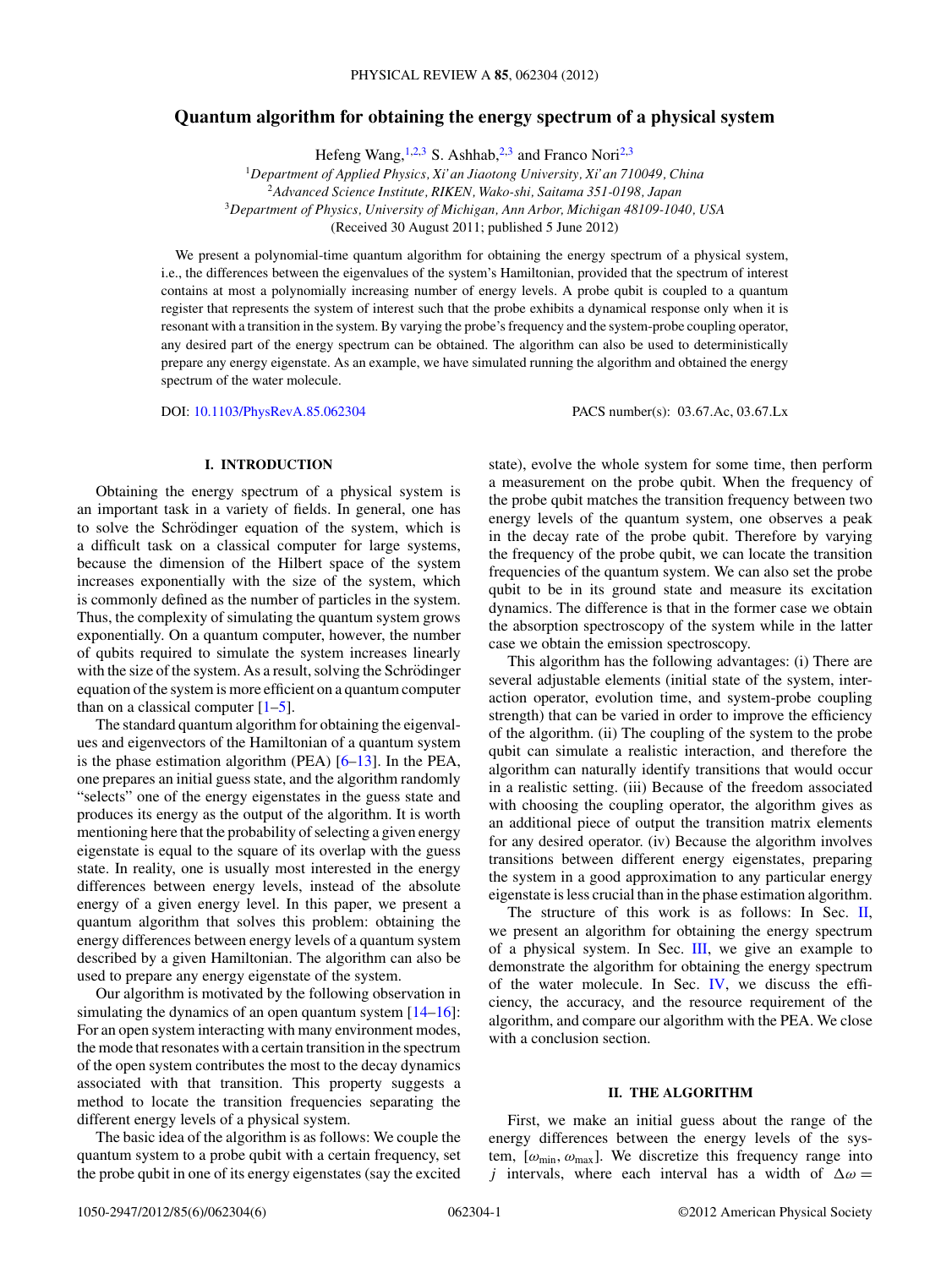<span id="page-1-0"></span> $(\omega_{\text{max}} - \omega_{\text{min}})/j$ , and the center frequencies are given by  $\omega_k = \omega_{\min} + (k + 1/2) \Delta \omega, k = 0 \ldots, j - 1$ . We now let a probe qubit couple to the quantum system, and we design the Hamiltonian of the whole system to be of the form

$$
H = H_S + \frac{1}{2}\omega\sigma_z + cA \otimes \sigma_x, \qquad (1)
$$

where the first term is the Hamiltonian of the system, the second term is the Hamiltonian of the probe qubit, and the third term describes the interaction between the system and the probe qubit. Here,  $\omega$  is the frequency of the probe qubit (we have set  $\hbar = 1$ ), and *c* is the coupling strength between the probe qubit and the system, while  $\sigma_x$  and  $\sigma_z$  are Pauli matrices. The operator *A* acts in the state space of the system and plays the role of an excitation operator that transfers the initial state of the quantum system to another state. The frequency *ω* is taken from the frequency set *ωk*. For a frequency *ωk* of the probe qubit, we let the whole system evolve with the Hamiltonian shown in Eq. (1) for a time  $\tau$ . This evolution is implemented using the procedure of quantum simulation based on the Trotter-Suzuki formula [\[17\]](#page-5-0). After that, we read out the state of the probe qubit. We repeat the whole procedure many times in order to obtain the decay probability. Then we change the probe frequency and repeat this procedure until we cover all the frequencies in the range  $[\omega_{min}, \omega_{max}]$ .

Setting the probe qubit in its excited (ground) state, when the frequency of the probe qubit matches the transition frequency between two energy levels of the quantum system, the probe qubit has the fastest decay (excitation). For example, in the case where the initial state of the probe qubit is the excited state, the final state of the probe qubit is

$$
\rho_p(\tau) = \text{Tr}_S[U(\tau) \left( |\psi_s\rangle \langle \psi_s| \otimes |1\rangle \langle 1| \right) U^{\dagger}(\tau)], \tag{2}
$$

where  $Tr_S[\cdot \cdot \cdot]$  means tracing out the system degrees of freedom. The unitary evolution operator  $U(\tau) = \exp(-i H \tau)$ , *H* is given in Eq. (1),  $|\psi_s\rangle$  is the initial state of the system, and  $|1\rangle$  represents the excited state of the probe qubit, while  $|0\rangle$ represents the ground state of the probe qubit. The quantity of interest to us now is the decay probability of the probe qubit  $P_{\text{decay}} = \langle 0 | \rho_p(\tau) | 0 \rangle$ . By plotting  $P_{\text{decay}}$  as a function of the probe-qubit frequency, we can obtain the absorption spectrum of the system. If there are no degeneracies in the transition frequencies, at most one transition (denoted by  $i \rightarrow j$ ) in the system will contribute to the decay dynamics of the probe qubit (taking into consideration the possibility of degenerate transitions makes the derivations longer but does not affect our main results). In this case, we obtain the result

$$
P_{\text{decay}} = \sin^2\left(\frac{\Omega_{ij}\tau}{2}\right) \frac{Q_{ij}^2}{Q_{ij}^2 + (E_j - E_i - \omega_k)^2} |\langle \varphi_i | \psi_s \rangle|^2,
$$
\n(3)

where  $Q_{ij} = 2c|\langle \varphi_j | A | \varphi_i \rangle|$ , and  $\Omega_{ij} = \sqrt{Q_{ij}^2 + (E_j - E_i - \omega_k)^2}$ .  $|\varphi_i\rangle$  is the *i*th energy eigenstate of the system and  $E_i$  is the corresponding eigenenergy. Equation (3) describes Rabi-oscillation dynamics, where the system and probe exchange an excitation. The second factor on the right-hand side is the maximum oscillation probability, and it depends on the relation between the matrix element for a given transition and the system-probe detuning for that



FIG. 1. Quantum circuit for obtaining the energy spectrum of a physical system. The first input register represents a probe qubit, and the second input register represents the system whose spectrum we are trying to obtain.

transition. The third factor is the overlap between the initial state of the system and a given energy eigenstate.

In general, the interaction between the probe qubit and the quantum system should be weak such that the widths of the peaks are small and one obtains accurate results. The evolution time  $\tau$  should ideally be large ( $c\tau \sim 1$ ), such that the change of the system is clear and the peaks in the spectroscopy have high resolution.

The procedure of the algorithm is as follows: (i) prepare a quantum register  $R<sub>S</sub>$ , which encodes the state of the system, in state  $|\psi_s\rangle$ , and the probe qubit in state  $|1\rangle$ ; (ii) implement the unitary operator  $U(\tau) = \exp(-i H \tau)$  where *H* is given in Eq. (1); (iii) read out the state of the probe qubit; (iv) perform steps (i)–(iii) many times in order to obtain good statistics and calculate the decay probability; (v) repeat steps (i)–(iv) for different frequencies of the probe qubit. From the above procedure, one obtains the absorption spectroscopy of the system. One can also set the probe qubit in its ground state  $|0\rangle$  and perform the above steps in order to obtain the emission spectroscopy. The quantum circuit for steps (i)–(iii) is shown in Fig. 1.

## **III. EXAMPLE: OBTAINING THE ENERGY SPECTRUM OF THE WATER MOLECULE**

In the following, we present an example that demonstrates how the algorithm would perform in obtaining the energy spectrum of the water molecule.

To apply the quantum algorithm presented above, first we have to map the state space of the water molecule to the state space of the qubits. Using the mapping technique introduced in Ref. [\[9\]](#page-5-0), considering the  $C_{2V}$  and  $^{1}A_{1}$  symmetries known from quantum chemistry of the water molecule, we can minimize the number of qubits needed to represent the water molecule on a quantum register. Note that the symmetries can be used with the PEA in order to optimize the algorithm in the same way that we have used them in the water-molecule example. These symmetries would not lead to an exponential speedup in either algorithm. In other words, knowing the symmetries is not crucial for running the algorithm and for having a polynomial scaling of resources. The Hamiltonian for the water molecule is given in Ref. [\[18\]](#page-5-0) and shown below. The Hartree-Fock wave function for the ground state of the water molecule is  $(1a_1)^2(2a_1)^2(1b_2)^2(3a_1)^2(1b_1)^2$ . Using the STO-3G basis set  $[18]$  and freezing the first two  $a_1$  orbitals, we construct a model space with  $^{1}A_{1}$  symmetry that includes the  $3a_1, 4a_1, 1b_1$ , and  $1b_2$  orbitals and we consider only single and double excitations to the external space for performing the multi-reference-configuration interaction (MRCI) calculation.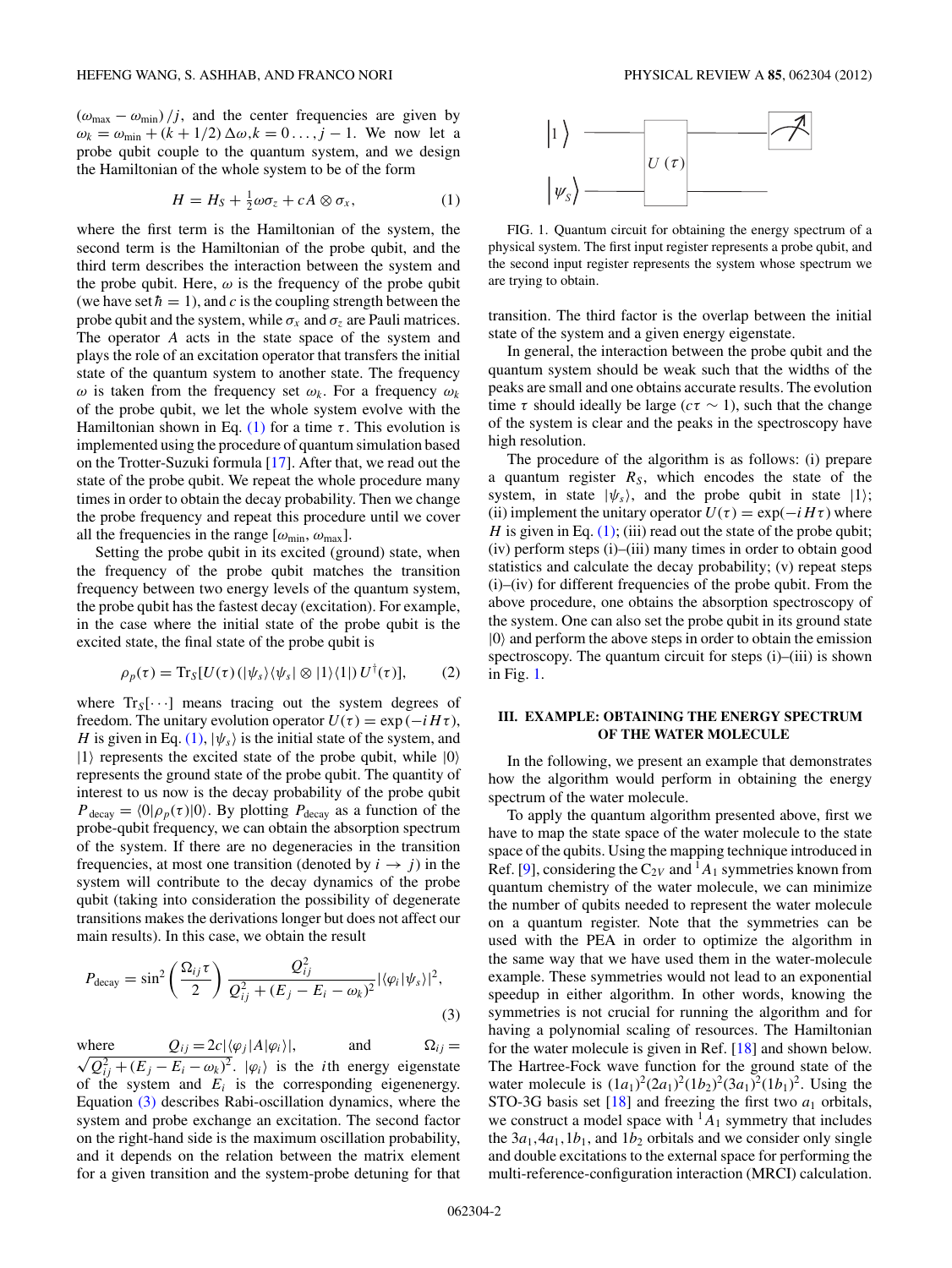<span id="page-2-0"></span>The MRCI space is composed of 18 configuration state functions. Therefore at least 5 qubits are required to represent the state of the water molecule in this calculation.

In order to optimize the implementation of the algorithm, it is useful to have *a priori* knowledge of the molecular states and their symmetries. This can be done using quantum-chemistry algorithms on a classical computer.

The Hamiltonian of the water molecule in the form of second quantization is

$$
H = \sum_{p,q} \langle p|(T + V_N)|q \rangle a_p^{\dagger} a_q
$$
  

$$
- \frac{1}{2} \sum_{p,q,r,s} \langle p|\langle q|V_e|r \rangle|s \rangle a_p^{\dagger} a_q^{\dagger} a_r a_s,
$$
 (4)

where  $|p\rangle$  is the one-particle state,  $a_p^{\dagger}$  is its fermionic creation operator, and  $T$ ,  $V_N$ , and  $V_e$  are the one-particle kinetic operator, nuclear attraction operator, and the two-particle electron repulsion operator, respectively.

For the initial state, we prepare the system register in the simple state  $|00010\rangle$ , which is close to the true ground state. Then we implement the unitary operation  $U = \exp(-iH\tau)$ . For the interaction operator *A*, we set

$$
A = (A_1 + A_2 + A_3 + A_4 + A_5)/\sqrt{5},
$$
 (5)

where  $A_1 = I \otimes I \otimes I \otimes I \otimes \sigma_x$ ,  $A_2 = I \otimes I \otimes I \otimes \sigma_x \otimes I$ ,  $A_3 = I \otimes I \otimes \sigma_x \otimes I \otimes I$ ,  $A_4 = I \otimes \sigma_x \otimes I \otimes I \otimes I$ ,  $A_5 =$  $\sigma_x \otimes I \otimes I \otimes I \otimes I$ . We set the coupling strength  $c = 0.005$ and the evolution time  $\tau = 500$  (here we measure energies in units of hartrees and time in units of hartree<sup>-1</sup>). We vary the frequency of the probe qubit in the range  $\omega \in [0.4, 2.0]$ , which is divided into 200 intervals, and run the circuit shown in Fig. [1.](#page-1-0) We obtain the spectrum shown in Fig. 2 for the transition frequencies between the ground state and several excited states. From the figure we can see that the spectroscopy obtained using our algorithm is in very good agreement with the known transition frequency spectrum (in red) of the water molecule.

The coupling strength  $c$  and the evolution time  $\tau$  can be adjusted to improve the resolution of the peaks and the accuracy of the results. In order to demonstrate this point, we now set  $c = 0.001$  and  $\tau = 2500$ . We focus on the second and the third peaks as shown in the inset of Fig. 2. We can see that the widths of the peaks are reduced and the resolution of the peaks is now higher. We also observe a small peak at the frequency of the transition between the second and the eighth energy levels.

From Fig. 2, we can see that some transitions between the ground state and the excited states are barely visible. Their decay probabilities can be improved by constructing a different operator *A*. The choice for the operator *A* in Eq. (5) includes single-qubit operators with all the qubits represented. With this choice most of the desired resonance peaks are observed in the simulation. However, as can be seen in Fig. 2, some peaks are very low. We use two-qubit operators in order to look for any such "missing" peaks. We have tried a few different choices, and we only show the one that resulted in all the peaks being visible. In principle, even if no single operator (as happened in our example) produces all the



FIG. 2. (Color online) Transition frequency spectrum between the ground state,  $|\varphi_0\rangle$ , and the first ten excited states  $(|\varphi_i\rangle, i =$ 1*,*2*,...,*10) of the water molecule. The blue solid curve represents the decay probability of the probe qubit at different frequencies with the coupling coefficient in Eq. [\(1\)](#page-1-0)  $c = 0.005$  and the evolution time  $\tau$  = 500, and the operator *A* as shown in Eq. (5). The red dotted vertical lines represent the known transition frequencies between the ground state and the first ten excited states of the water molecule. In the inset, the second and the third transition frequencies shown in blue were obtained using  $c = 10^{-3}$  and  $\tau = 2500$ . The green vertical dashed line represents the known transition frequency (1–7) between the first and the seventh excited states.

resonance peaks, one can still construct the spectrum by putting together the information obtained from the different choices for *A*. We define the operators  $A_6 = I \otimes I \otimes I \otimes \sigma_x \otimes \sigma_x$  and  $A_7 = I \otimes I \otimes \sigma_x \otimes \sigma_x \otimes I$ , set the interaction operator

$$
A = (A_1 + A_2 + A_3 + A_6 + A_7)/\sqrt{5},
$$
 (6)

and run the algorithm. The results are shown in Fig. 3. We can see that now all the expected peaks are clearly visible.

In our algorithm, we can transfer the initial state of the system to another state through the interaction operator *A*. Therefore the initial state of the system is not of crucial



FIG. 3. (Color online) Same as in Fig. 2, except the operator *A* is set as shown in Eq. (6).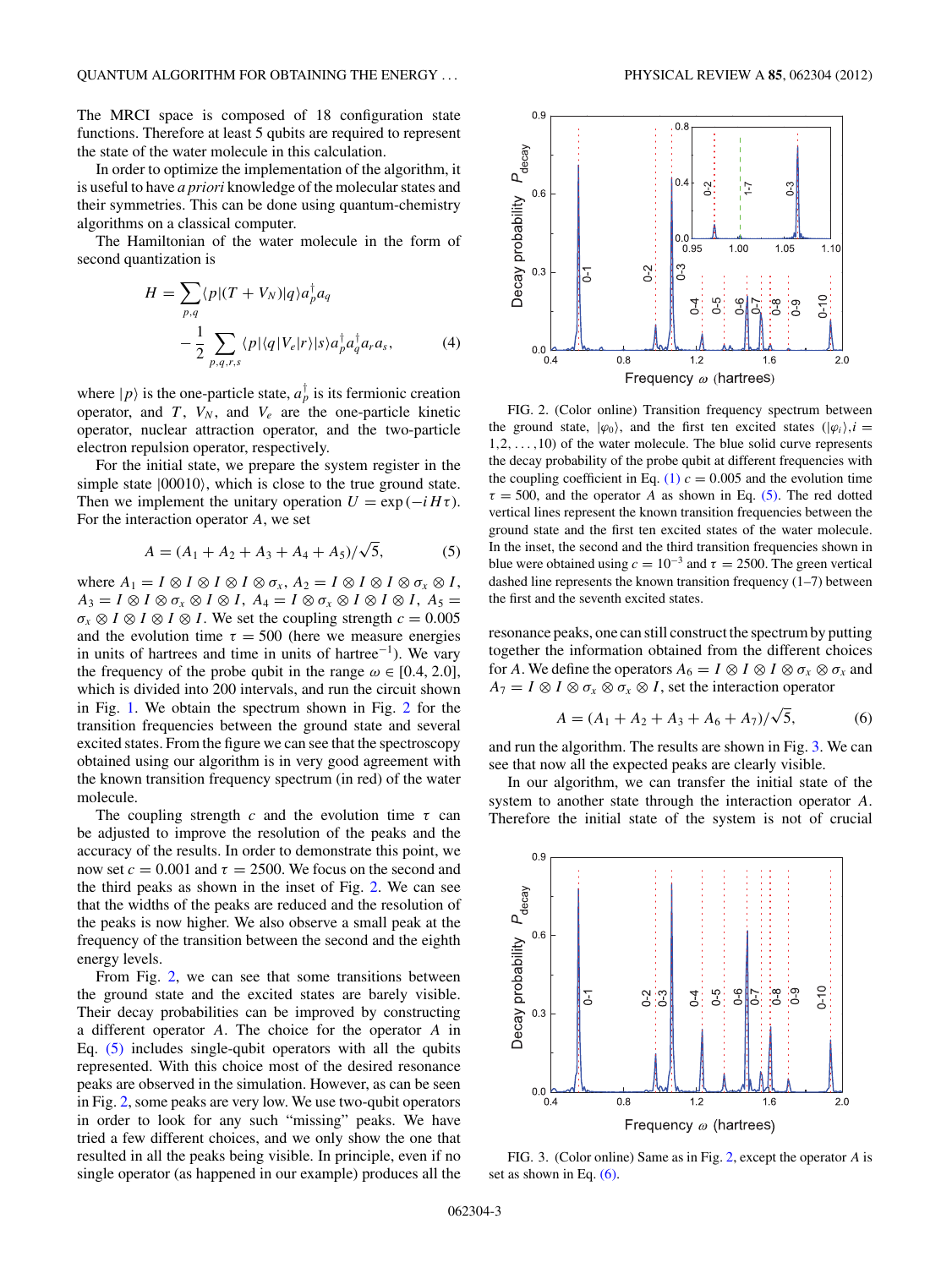<span id="page-3-0"></span>

FIG. 4. (Color online) Transition frequency spectrum between the first 11 eigenstates of the water molecule and the state  $|11111\rangle$ . The blue solid curve represents the decay of the probe qubit at different frequencies with the coupling coefficient shown in Eq.  $(1) c = 0.002$  $(1) c = 0.002$ and the evolution time  $\tau = 800$  and operator *A* as shown in Eq. (7), in simulating the algorithm, and the red dotted vertical line represents the known eigenenergies of the first 11 eigenstates of the water molecule.

importance to the success of the algorithm. Here we give an example that demonstrates how the PEA can fail when the initial state is not a good approximation of the desired state, but where our algorithm still succeeds.

In the PEA, the success probability of the algorithm depends on the overlap of the initial guess state with the desired eigenstate of the system. In the previous example, if the initial state of the water molecule is prepared in state  $|11111\rangle$ , the overlap of this state with any of the 18 eigenstates (in our example, the dimension of the state space of the water molecule is 18). Therefore the PEA will fail in such a case. Our algorithm, however, still works.

We set the operator *A* to be

$$
A = \frac{1}{3} \sum_{i=1}^{9} B_i,
$$
 (7)

where  $B_1 = \sigma_x \otimes \sigma_x \otimes \sigma_x \otimes \sigma_x \otimes I$ ,  $B_2 = \sigma_x \otimes \sigma_x \otimes \sigma_x \otimes I$  $I \otimes \sigma_x$ ,  $B_3 = \sigma_x \otimes \sigma_x \otimes I \otimes \sigma_x \otimes \sigma_x$ ,  $B_4 = \sigma_x \otimes I \otimes \sigma_x \otimes I$  $\sigma_x \otimes \sigma_x$ ,  $B_5 = \sigma_x \otimes \sigma_x \otimes \sigma_x \otimes I \otimes I$ ,  $B_6 = \sigma_x \otimes I \otimes I \otimes I$  $\sigma_x \otimes \sigma_x$ ,  $B_7 = \sigma_x \otimes I \otimes \sigma_x \otimes I \otimes I$ ,  $B_8 = \sigma_x \otimes I \otimes I \otimes I$  $I \otimes \sigma_x$ ,  $B_9 = \sigma_x \otimes \sigma_x \otimes \sigma_x \otimes \sigma_x \otimes \sigma_x$ , and we use the state  $|11111\rangle$  as the initial state of the system. We set the coupling coefficient  $c = 0.002$ , and the evolution time  $\tau = 800$ , and run the algorithm. The results are shown in Fig. 4. From this figure we can see that the algorithm still has a high success probability in obtaining the energy spectrum of the water molecule.

## **IV. DISCUSSION**

In the following, we discuss the factors that affect the efficiency, the accuracy, and the resource requirements of the algorithm, and we compare our algorithm with the phase estimation algorithm.

The efficiency of the algorithm is most naturally defined through the number of times that the circuit in Fig. [1](#page-1-0) must be run in order to identify the peaks in the spectrum. This number is proportional to the number of frequency points that need to be used and the number of times that the circuit needs to be run for a single frequency. Most physical systems have typical energy scales that are linear in the system size (for the total energy), while some unusual systems exhibit a polynomial dependence with relatively small exponents. The energy scale for the low-energy spectrum might be even smaller than that scale. The number of frequency points that need to be used in the algorithm, which is proportional to the frequency range, therefore scales polynomially with the system size. The number of times that the circuit needs to be run for a single frequency must be at least proportional to  $1/P_{\text{decay}}$  in order to observe a peak. It should also be mentioned here that each single run of the algorithm is essentially a quantum simulation of the dynamics, which scales polynomially with the size of the system [\[19\]](#page-5-0).

We note here that, for large systems, there is an exponentially large number of energy eigenstates, and determining the entire spectrum of a large system exhibits exponential complexity. However, one is usually not interested in all of the energy eigenstates, but rather a very small fraction of them, that is, a polynomial number of energy eigenstates. The energy eigenstates of interest could for example be the low-lying energy levels or the energy levels that are connected with the ground state by strong electric-dipole transitions. Once the criterion for the "energy levels of interest" is specified and their number is small (or at least not exponentially large), the complexity of the algorithm does not grow exponentially with the size of the system any more. The part of the spectrum of interest will appear naturally in our algorithm, because the system will undergo transitions that mimic those of the simulated system.

Since the heights of the peaks depend on the product  $\Omega_{ij} \tau$ , we assume as a "worst-case scenario" that  $Q_{ij}\tau \ll 1$  and find that the decay probability in Eq.  $(3)$  at the center of a given peak (i.e., at  $\omega_k = E_j - E_i$ ) can be approximated as

$$
P_{\text{decay}} \approx c^2 \tau^2 |\langle \varphi_j | A | \varphi_i \rangle|^2 |\langle \varphi_i | \psi_s \rangle|^2. \tag{8}
$$

From the above equation, we can see that the decay probability, and therefore the efficiency of the algorithm, depends on the coupling strength, the evolution time, the interaction operator, and the initial state of the system. Note that we can also use a number of qubits in parallel as probe qubits in order to improve the efficiency of the algorithm. We now address the roles of the different factors appearing in Eq. [\(6\).](#page-2-0)

The parameters  $c$  and  $\tau$  define the accuracy of the algorithm. The accuracy is given by the width of the peaks, and this width is given by  $max[c\langle\varphi_i|A|\varphi_i\rangle, 1/\tau]$  [\[15\]](#page-5-0). To obtain accurate results, we need to set *c* to be small so that we have weak system-probe coupling and the evolution time *τ* is set to be large such that the change of the system remains observable. Note that the accuracy is set by the experimenter, independently of the size of the system. It is also worth noting here that the size of the frequency intervals  $\Delta\omega$  is set by the choice of *c* and  $\tau$ :  $\Delta \omega$  should be smaller than the width of the peaks in order to avoid missing some of the peaks, but there is no point in reducing  $\Delta\omega$  far beyond this point.

Since  $P_{\text{decay}}$  depends on  $\langle \varphi_j | A | \varphi_i \rangle$ , the algorithm can also be used to obtain the matrix element  $\langle \varphi_i | A | \varphi_i \rangle$  for any operator *A* and any two energy eigenstates, provided that this matrix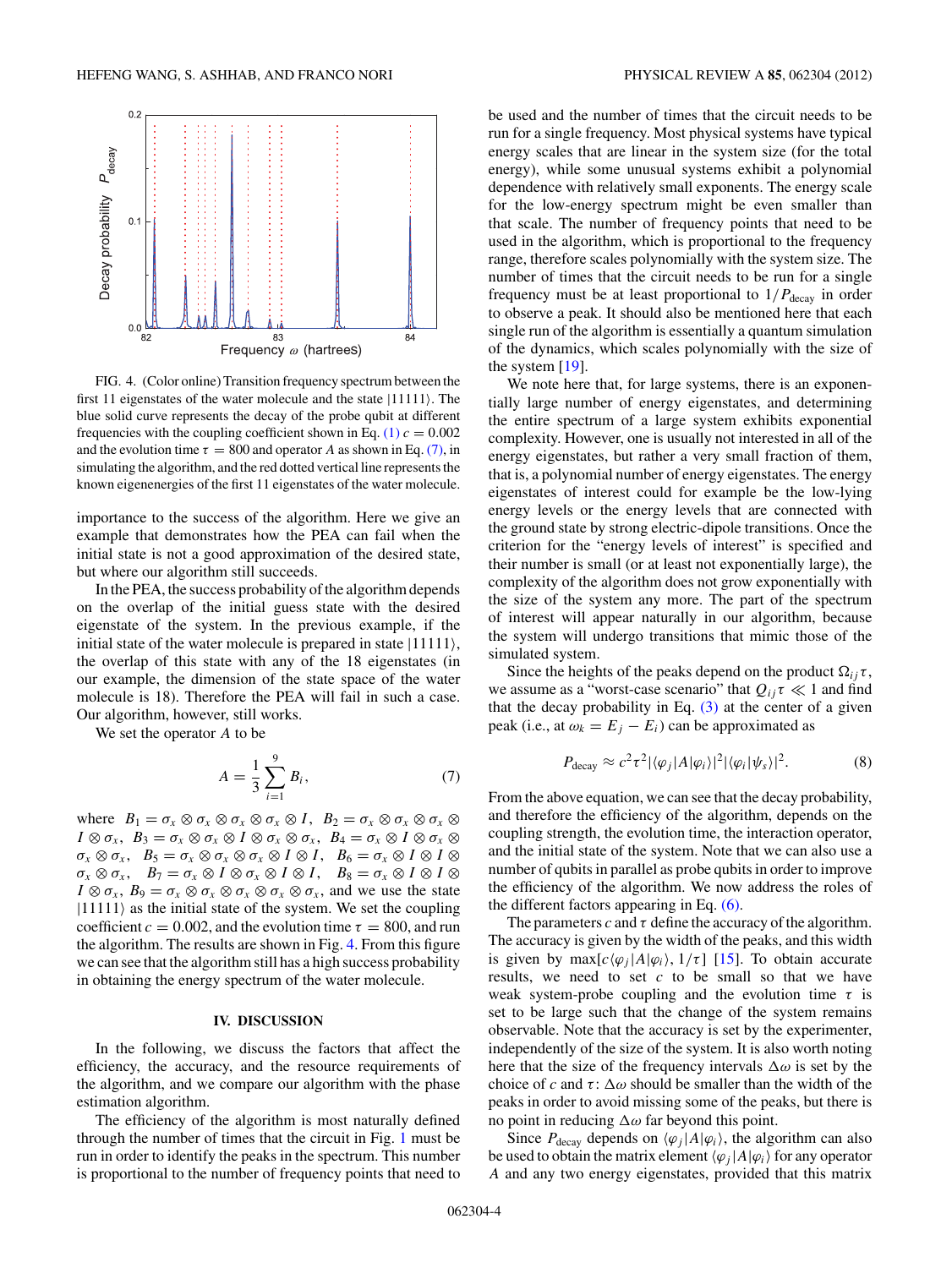<span id="page-4-0"></span>element is not exponentially small. For this purpose, it would be ideal to set the initial state to one of the states  $|\varphi_i\rangle$ , which can be achieved as will be explained shortly. One can then use the height of the peak to obtain  $\langle \varphi_j | A | \varphi_i \rangle$ . In this context it is also worth noting that since the height of the peak depends on  $\langle \varphi_i | A | \varphi_i \rangle$ , certain transitions might not result in any peaks if the relevant matrix element vanishes. By designing *A* to be a physically relevant operator, e.g., the operator that describes the coupling of a molecule to an electric field, one can identify transitions that would occur under electromagnetic irradiation of a molecule. Needless to say, *A* is not restricted to be a naturally occurring operator.

The last factor in Eq.  $(6)$  is the overlap between the initial state and any given energy eigenstate (which serves as the initial state in a given transition). In principle, preparing an initial state that has a large overlap with any given energy eigenstate can be a difficult task, possibly involving exponential scaling in the size of the system. However, a crucial point here is that once we observe a transition at the end of given run of the algorithm, we know that the final state of the system is the final energy eigenstate of the relevant transition. We can now use this state as the new initial state and rerun the algorithm. If the new initial state is different from a state that we wish to examine, we can convert the state of the system into the desired state by adding or subtracting from the system the required energy difference, which we would know at least approximately [\[20\]](#page-5-0). Even if the two states in question were macroscopically different, it should be possible to go from one of them to the other via an at-most polynomially large number of transitions each of which involves singleor few-body operators. In many cases of practical interest, a relatively small number of transitions are needed to connect the energy levels of interest, e.g., the low-lying energy eigenstates.

We note here that since our algorithm relies on changes in the energy to keep track of the state of the system, one cannot tell whether a given energy level is degenerate or not, and in the case of degeneracy one cannot tell which final state is obtained upon detecting the relevant transition. If one wishes to check for degeneracies, one could add a few small perturbations to the Hamiltonian of the system, and for most physical systems these perturbations will lift the degeneracies in the spectrum.

Finally, we compare our algorithm with the PEA. In the PEA, one prepares an initial state that ideally has a large overlap with the desired energy eigenstate, and the algorithm produces the energy of that state. In cases where the desired energy eigenstate has a complicated form or whose form is unknown, it can become impossible to prepare a guess state that has any substantial overlap with the desired state. The algorithm would fail in this case. In our algorithm, the initial state does not need to have a large overlap with any particular state. As mentioned above, the observation of a transition in

the probe signals a corresponding transition in the system. The post-transition state can now be treated as the initial state for the next step in the algorithm. This way, one can guide the system to any energy eigenstate, including the ground state. The freedom in choosing the operator *A* allows additional controllability for this purpose.

We note here that there is no single choice of the operator *A* that is needed in order to obtain a certain energy difference, say between the ground state and first-excited state. As explained above, it should be possible to go from any state to any other state via a relatively small number of intermediate states. An exception might be glassy and similar frustrated systems with a large number of vastly different low-energy states. However, there is no known efficient algorithm, classical or quantum, for exhaustively identifying the low-energy states of such complex systems.

In the PEA, one needs to have a good idea about the form of the energy eigenstates of interest. In our algorithm no such *a priori* knowledge is needed. If one is interested in the lowenergy spectrum, the relevant states would show up naturally in the spectrum. This property is demonstrated in the example presented in Sec. [III,](#page-1-0) showing that our algorithm can work in cases where the PEA fails.

In the PEA, one obtains the absolute eigenenergy of the system. For a large system, the absolute eigenenergy could be a large number, much larger than the separation between the energy eigenstates of interest. This large overall energy would appear as part of the output, thus taking up resources such as additional index qubits. In our algorithm, one obtains the energy difference between energy levels, therefore avoiding the unnecessary readout of any overall energy shift. Note that the number of qubits required for implementing our algorithm is the same as that in the optimized version of the PEA [\[8,21\]](#page-5-0).

### **V. CONCLUSION**

We have presented a hybrid analog-digital quantum algorithm for obtaining the energy spectrum of a physical system. The algorithm provides more flexibility than the phase estimation algorithm. It can also be used to simulate a realistic interaction and naturally identify transitions that would occur in a realistic setting. The algorithm can also be used to prepare any desired energy eigenstate of a physical system.

#### **ACKNOWLEDGMENTS**

We acknowledge partial support from DARPA, AFOSR, ARO, NSF Grant No. 0726909, JSPS-RFBR Contract No. 12-02-92100, Grant-in-Aid for Scientific Research (S), MEXT Kakenhi on Quantum Cybernetics, and the JSPS FIRST program. H.W. is supported by "the Fundamental Research Funds for the Central Universities" of China.

- [1] D. Bacon and W. van Dam, [Commun. ACM](http://dx.doi.org/10.1145/1646353.1646375) **53**, 84 (2010).
- [2] M.-H. Yung, J. D. Whitefield, S. Boixo, D. G. Tempel, and A. Aspuru-Guzik, e-print [arXiv:1203.1331.](http://arXiv.org/abs/arXiv:1203.1331)
- [3] J. Yepez and B. Boghosian, [Comput. Phys. Commun.](http://dx.doi.org/10.1016/S0010-4655(02)00419-8) **146**, 280 [\(2002\).](http://dx.doi.org/10.1016/S0010-4655(02)00419-8)
- [4] I. Buluta and F. Nori, Science **326**[, 108 \(2009\).](http://dx.doi.org/10.1126/science.1177838)
- [5] I. Buluta, S. Ashhab, and F. Nori, [Rep. Prog. Phys.](http://dx.doi.org/10.1088/0034-4885/74/10/104401) **74**, 104401 [\(2011\).](http://dx.doi.org/10.1088/0034-4885/74/10/104401)
- [6] A. Y. Kitaev, [Ann. Phys. \(NY\)](http://dx.doi.org/10.1016/S0003-4916(02)00018-0) **303**, 2 (2003).
- [7] D. S. Abrams and S. Lloyd, [Phys. Rev. Lett.](http://dx.doi.org/10.1103/PhysRevLett.83.5162) **83**, 5162 (1999).